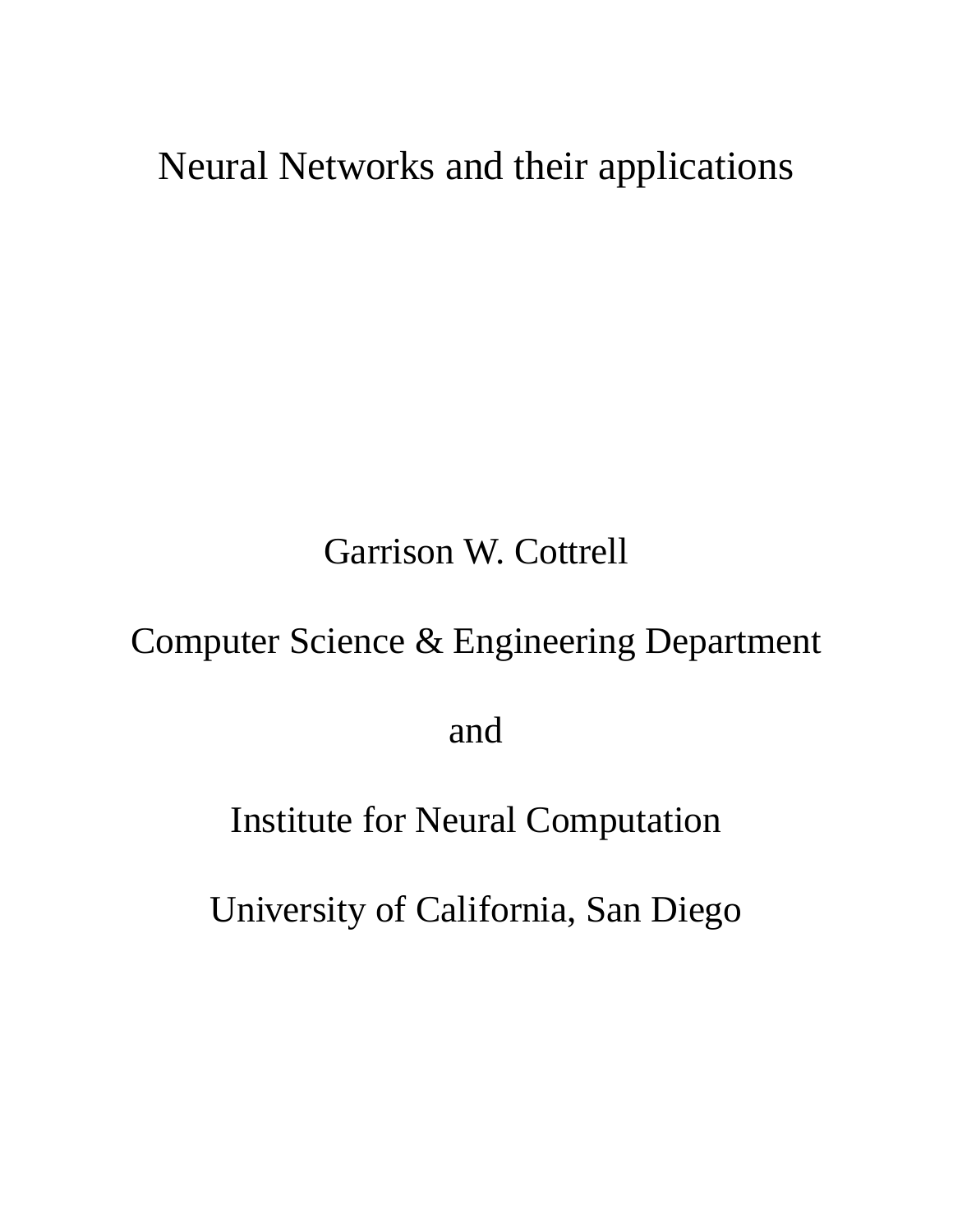#### Outline of the talk

- I. Motivation: Why neural nets?
- II. Human-style computation: What's it like?
- III. Neural nets: What are they like?
- IV. Example applications
	- A. NETTalk B. Face and emotion recognition
- V. Conclusions and some things to ponder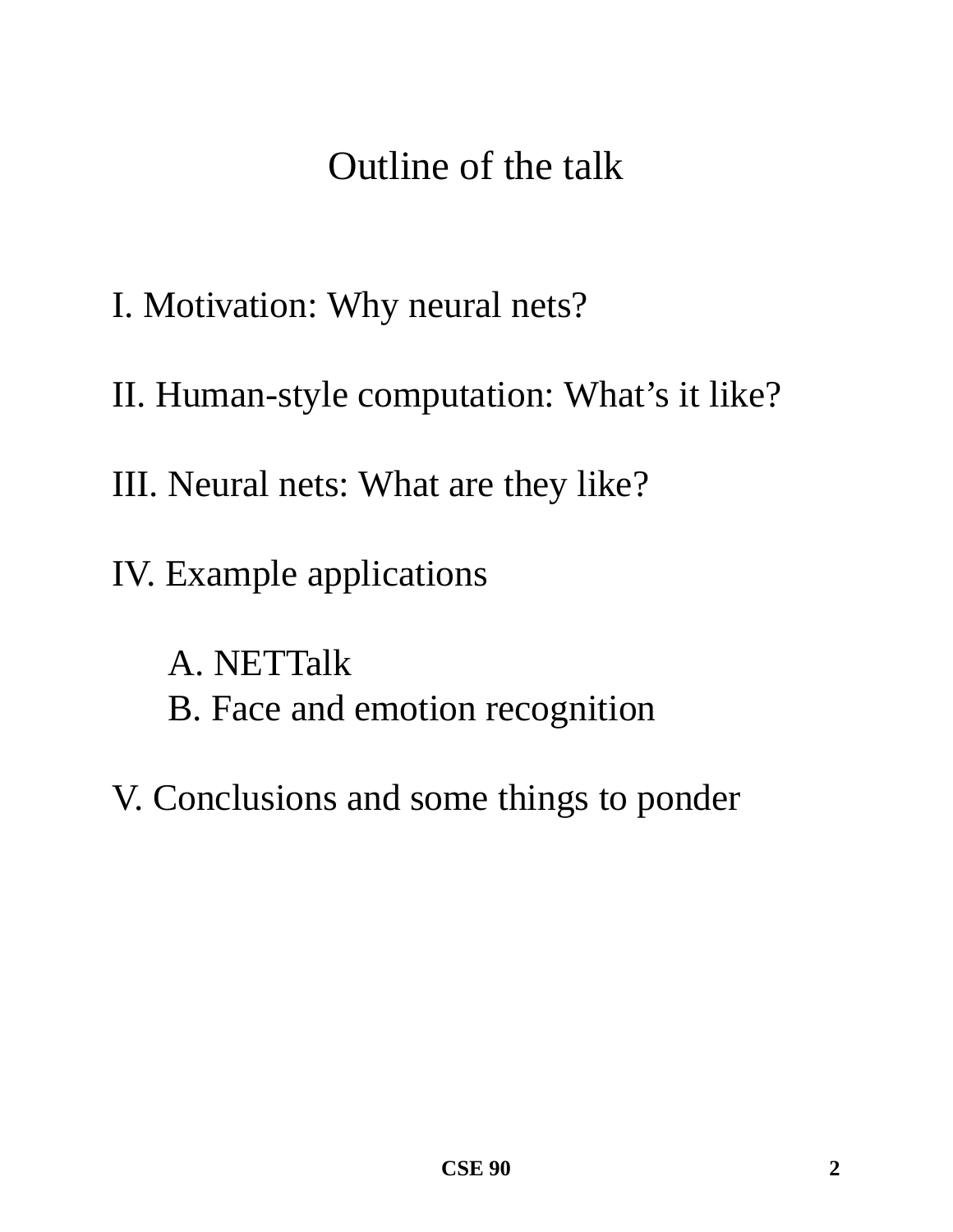## Introduction

• Why are people smarter than machines?

- Our take on the problem:
	- Basic differences in architecture

• Our research program:

Explore brain-like computational models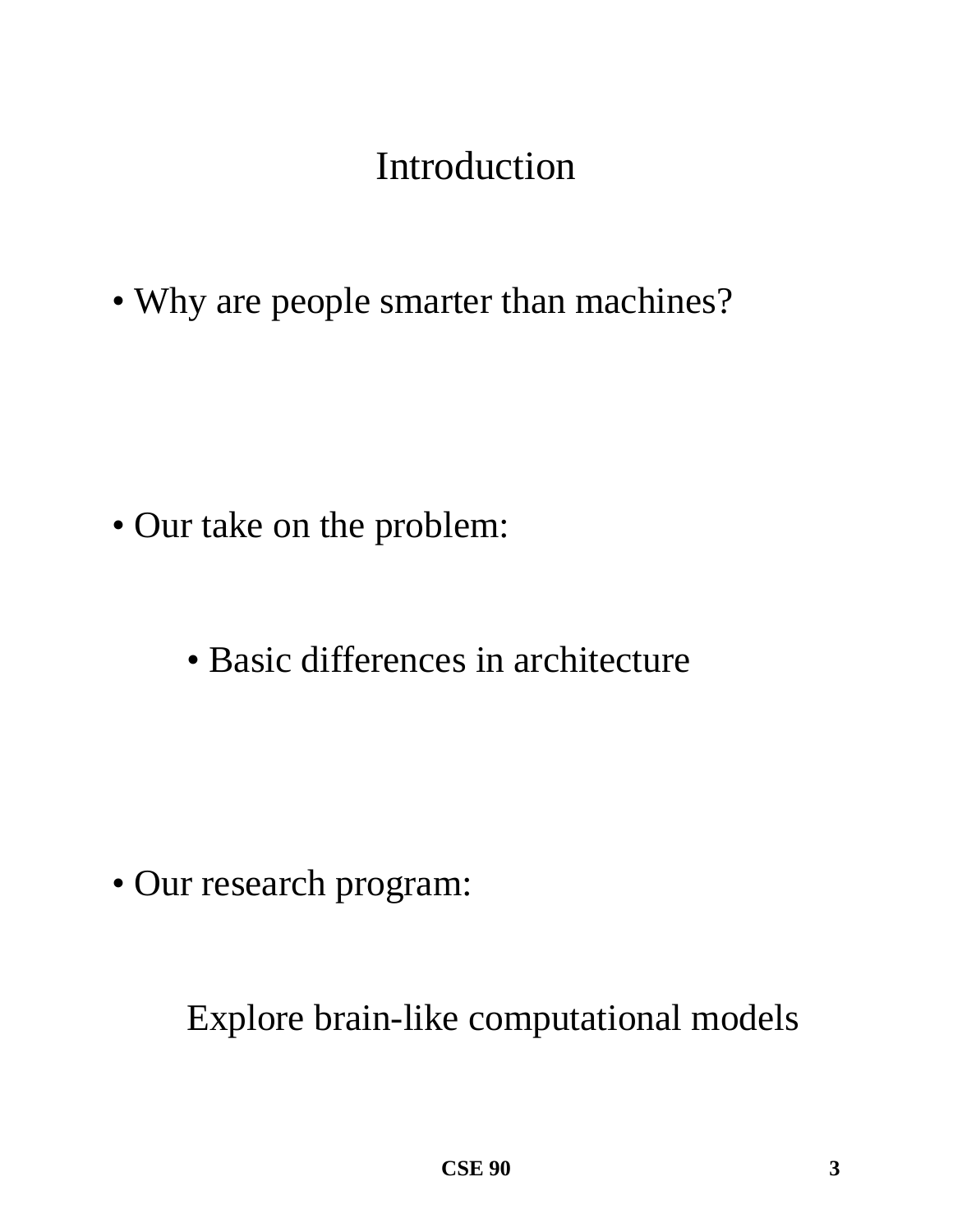## Mutual Constraints

People are able to combine *lots* of different kinds of knowledge *quickly* in understanding English -

For example, in understanding the relationships given in a sentence:

Syntax (structure) gives us some information:

The boy kissed the girl.

But usually we need semantics (meaning) too:

I saw the grand canyon *flying to New York*.

I saw the sheep *grazing in the field*.

Ditto for pronoun reference:

The city council refused the demonstrators a permit because *they* were communists. [Russia or China?]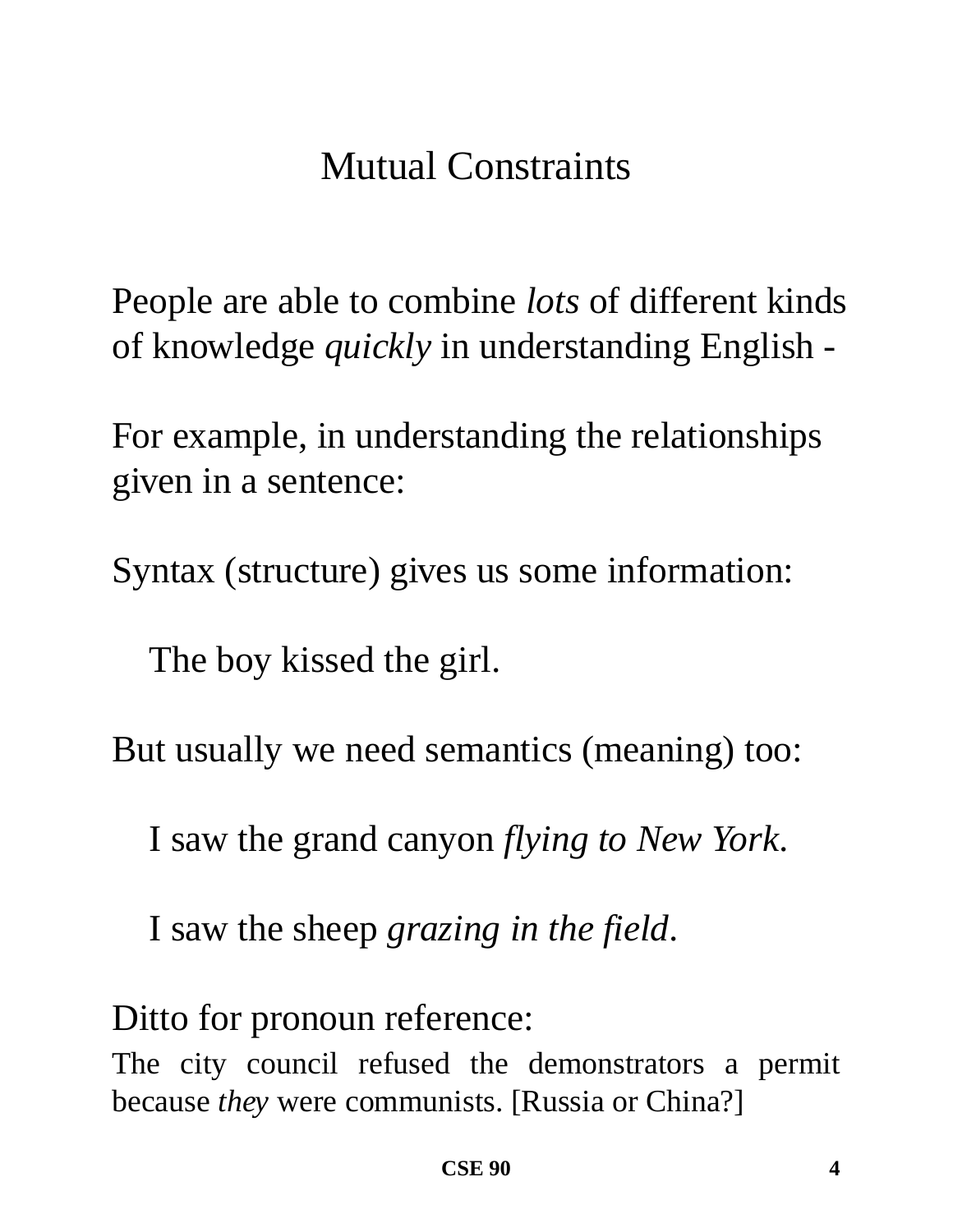Again, things that people do well involve integrating information from multiple sources.

E.g., word sense disambiguation:

- 1. Discourse Context: "I'm taking the **car**"
- 2. Grammar: "The carpenter **saw** the wood"
- 3. Meaning frequency: "Bob **threw** a **ball**"
- 4. Semantics:
	- Associations between word senses "dog's bark" "deep pit"
	- The fit between roles and role fillers: "Bob **threw** the fight"
- 5. Pragmatic:

"The man walked on the **deck**"

"Nadia swung the hammer at the nail and the **head** flew off"(Hirst 83)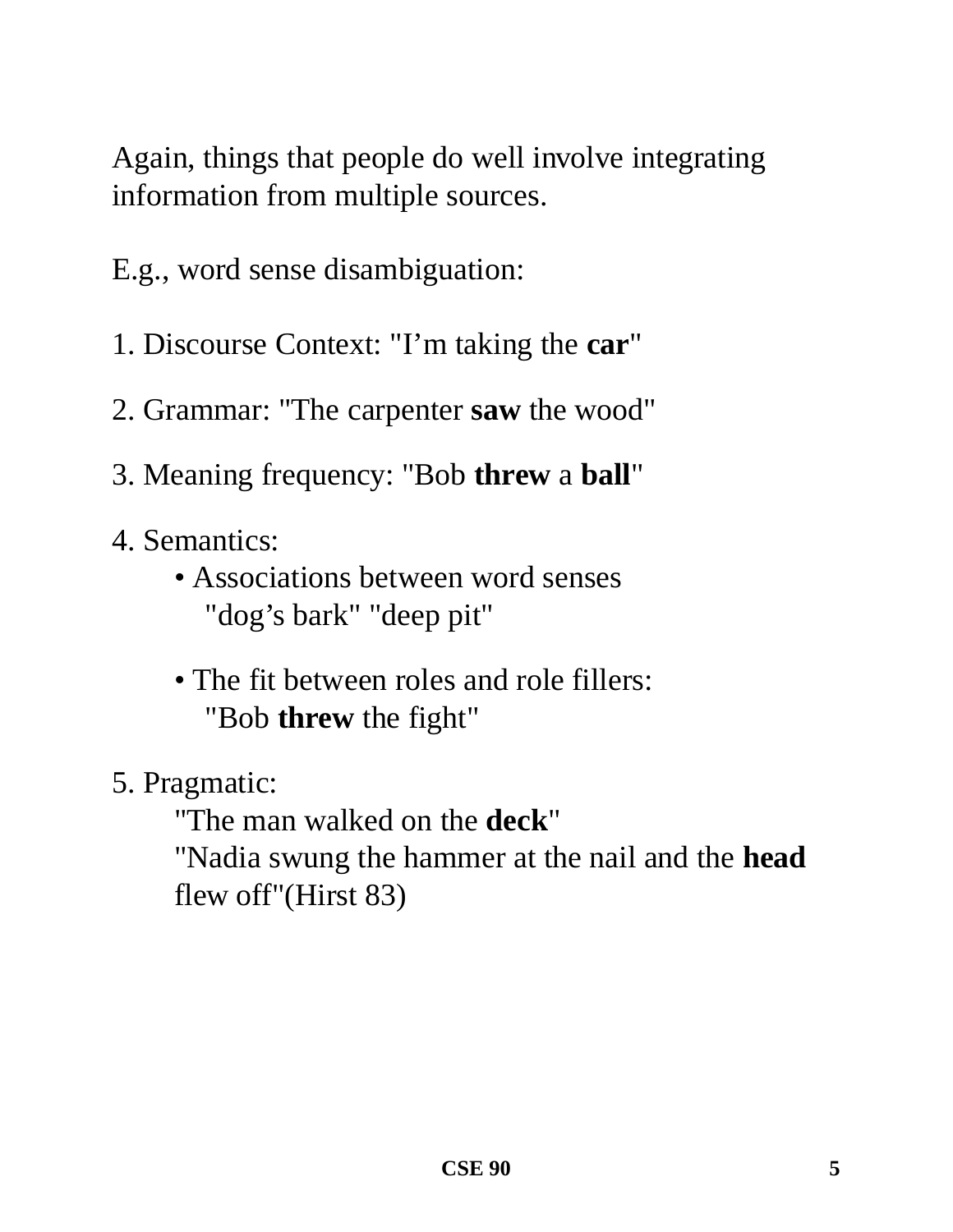Computers are different ...

#### The boy the girl the dog bit liked cried.

#### **U CN REED THIIS CANDT YU?**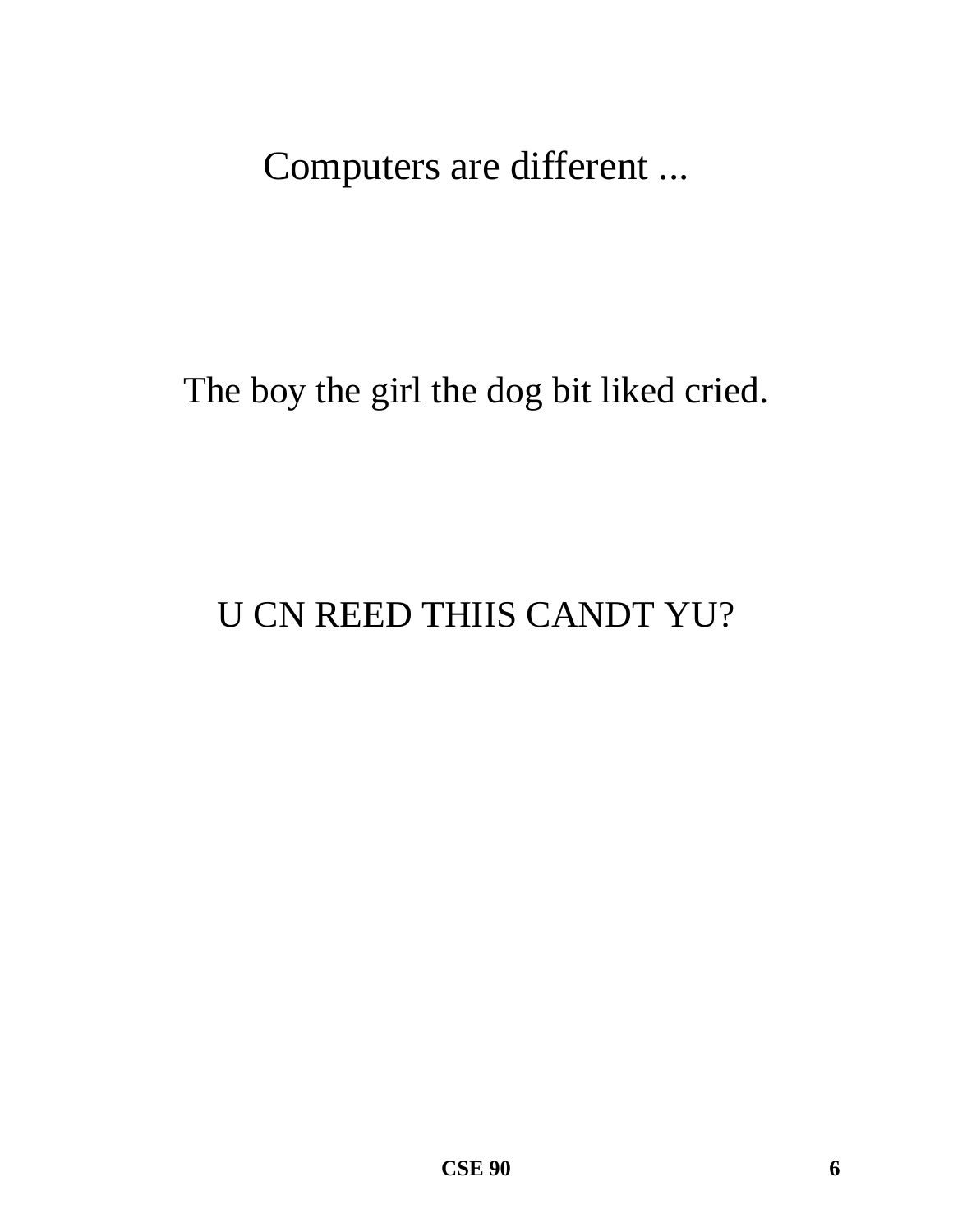Constraints on a brain model

- The 100 step program constraint (Feldman, 1985)
	- Neurons are slow:

#### respond in a few milliseconds

• Yet mental events only take half a second

This implies:

• parallelism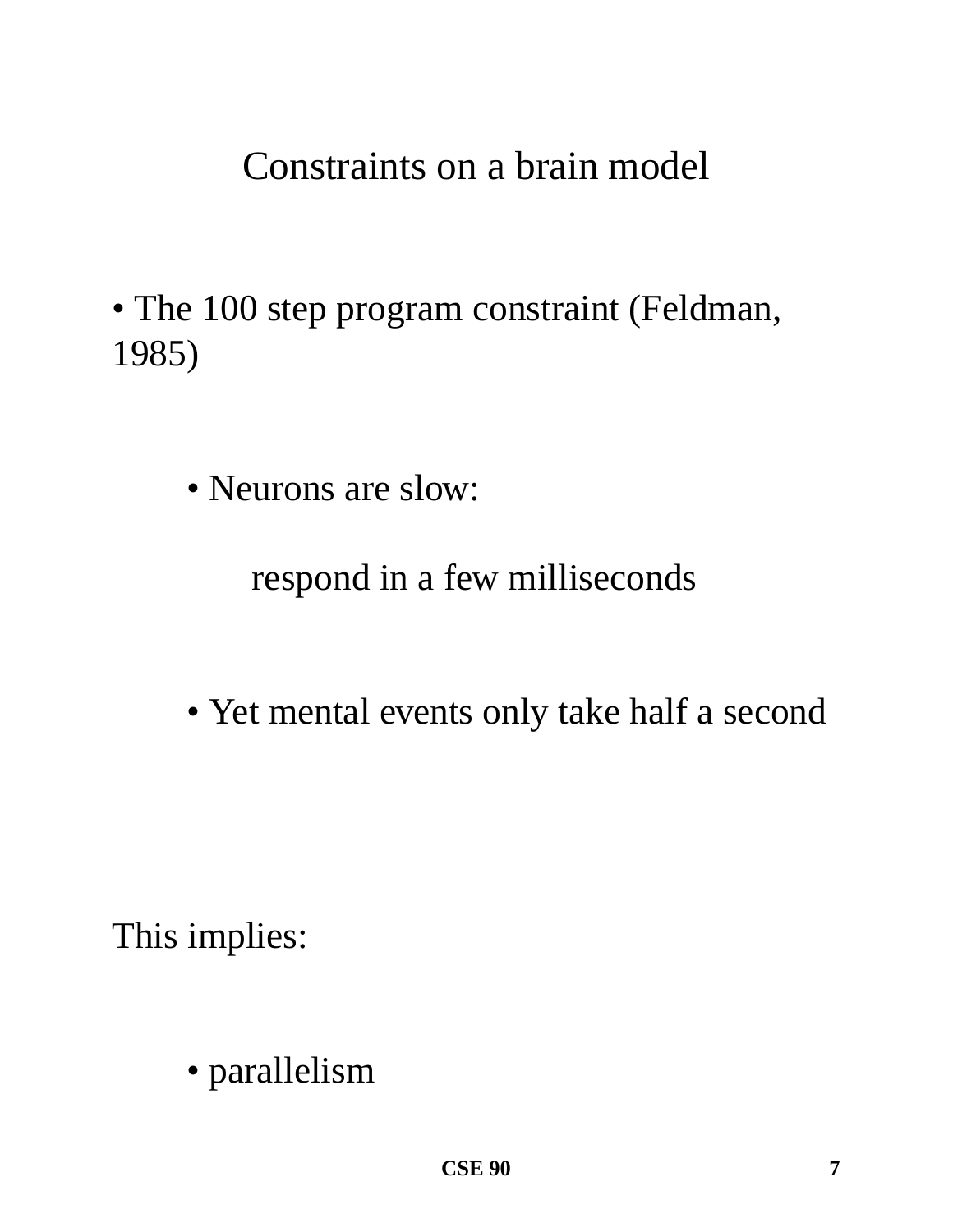· simple steps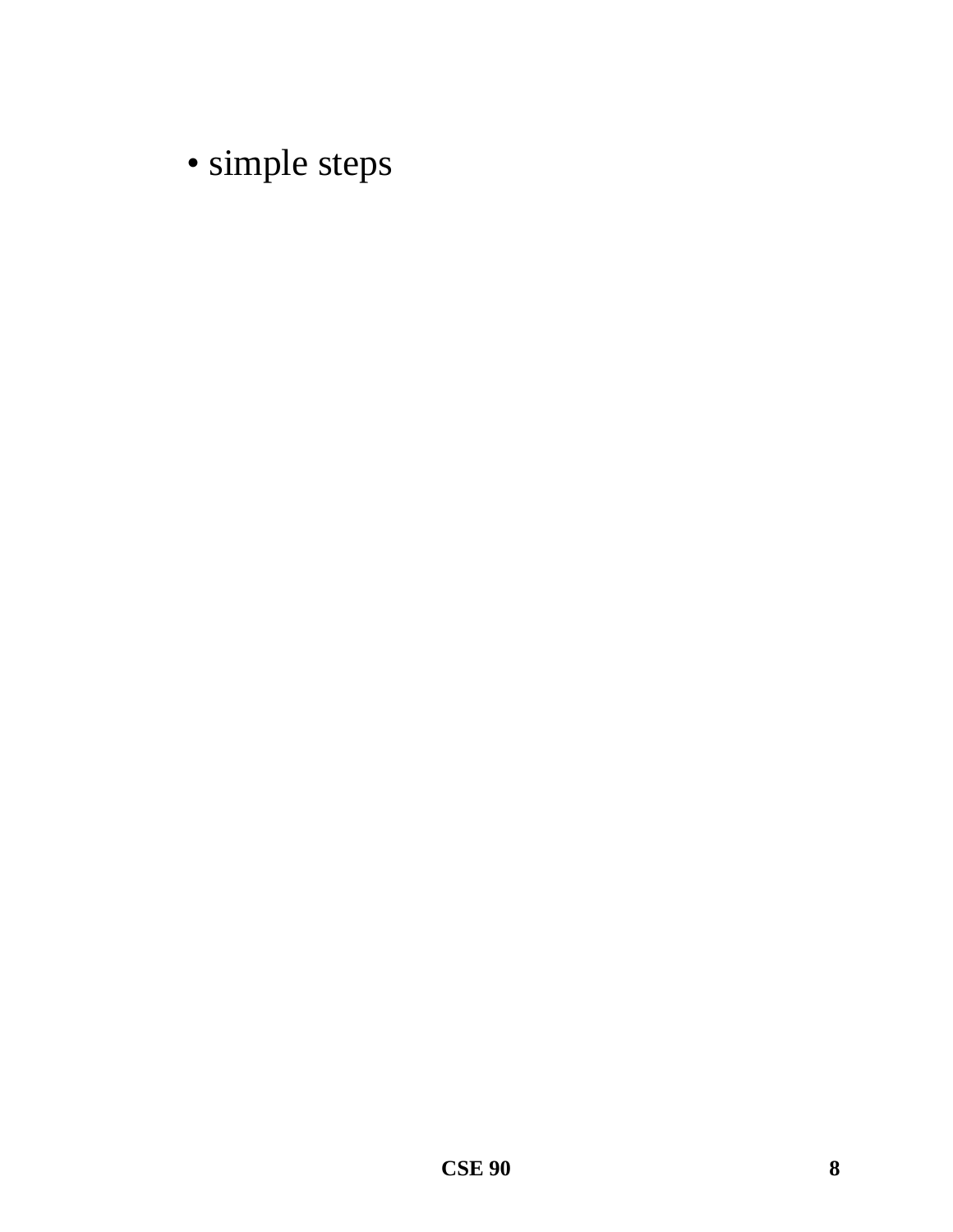### Constraints on a brain model

|                      | Computer            | <b>Brain</b>        |
|----------------------|---------------------|---------------------|
| speed                | fast                | slow                |
| order                | serial              | parallel            |
| component            | good                | poor                |
| reliablity           |                     |                     |
| fault<br>tolerance   | poor                | no degradation      |
| signals              | precise<br>symbolic | imprecise,<br>terse |
| programming needs it |                     | does it             |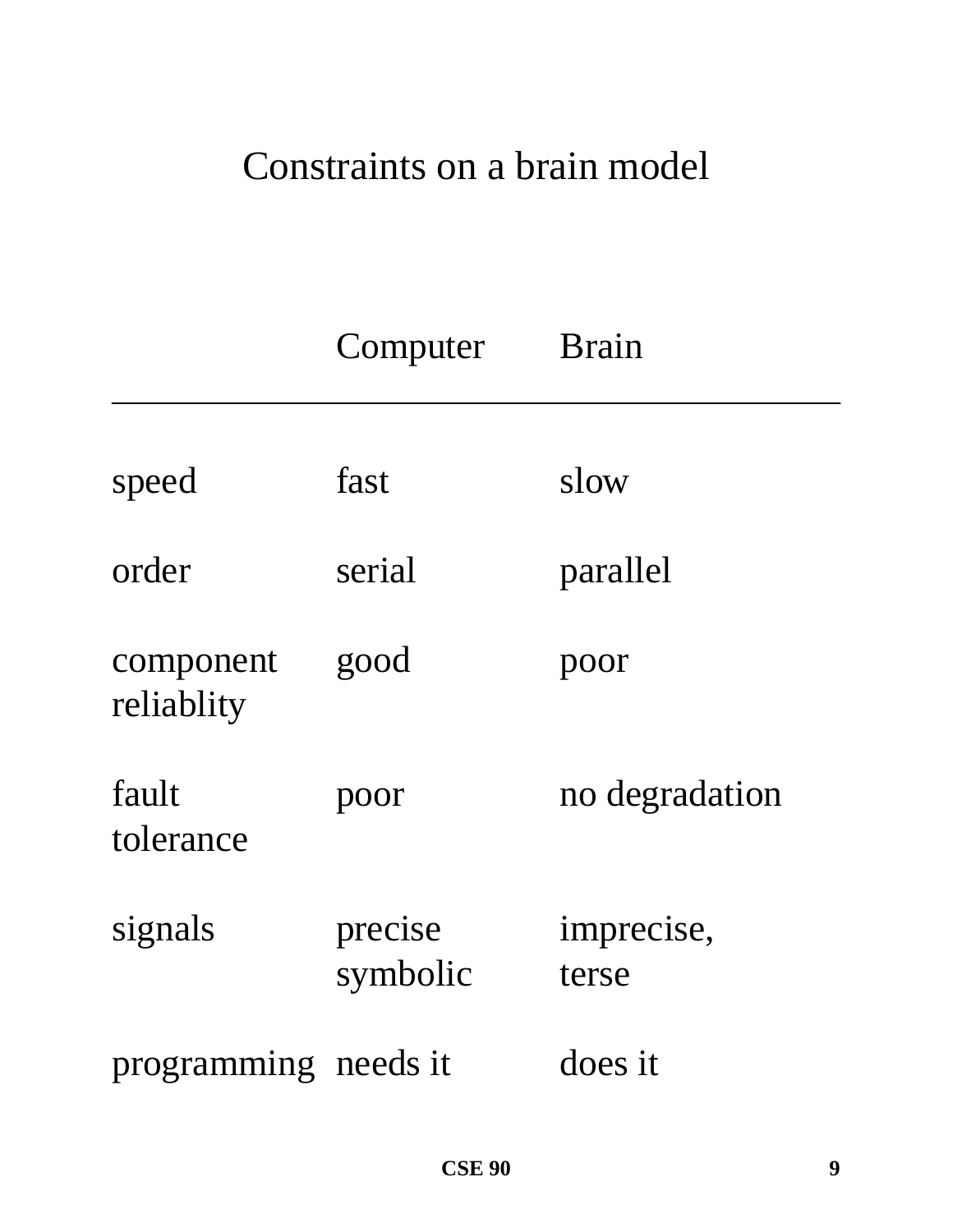### Parallel Distributed Processing Models

- Networks of simple processing "units"
- connected by positive and negative links
- spread *activation* and *inhibition* to other units
- The "solution" is a *stable state* -

when nothing changes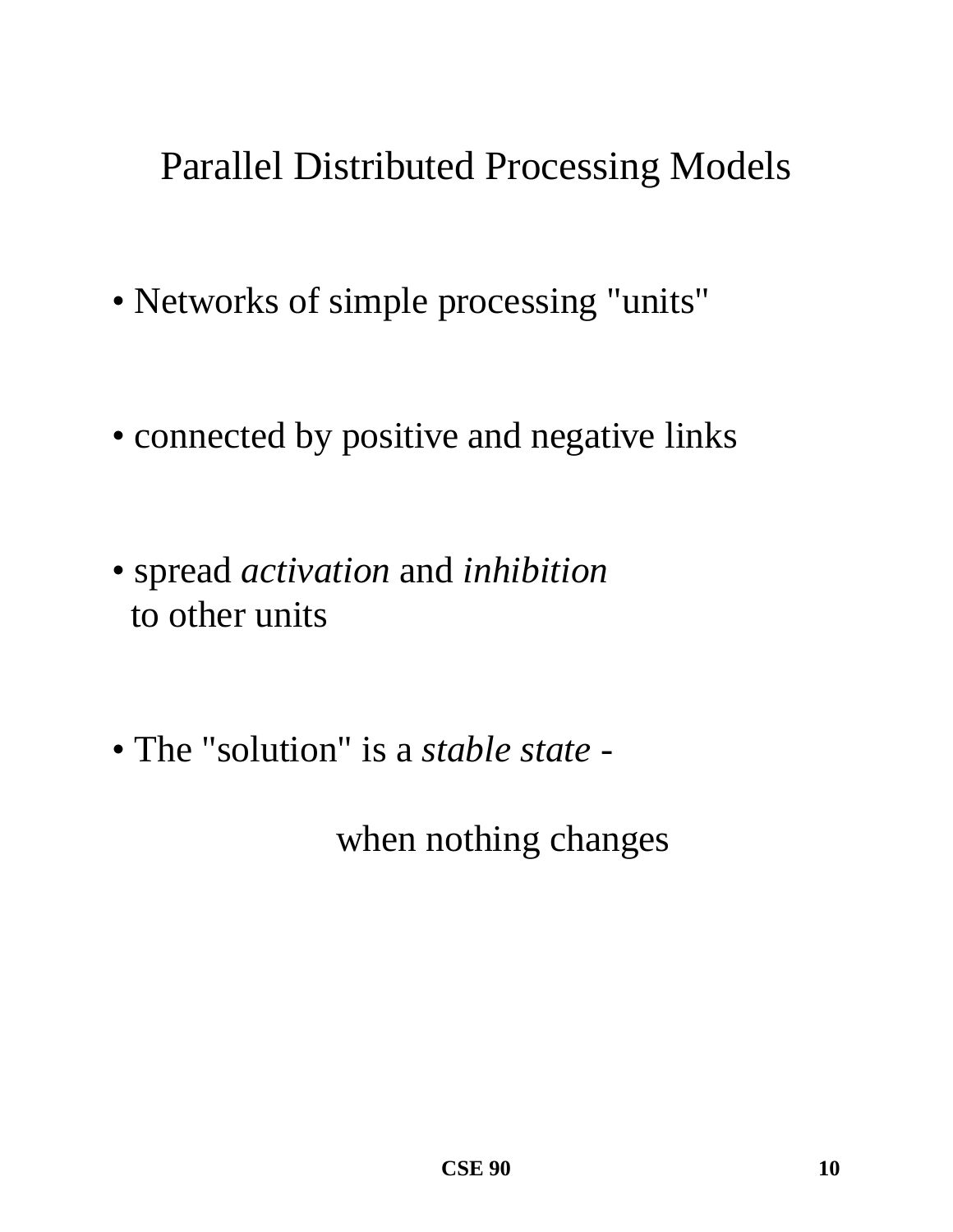## An Example: The Necker Cube

• Units represent *hypotheses* about the inputs

.

- Connections encode *constraints* between hypotheses
- The network *relaxes* to a stable state: the "interpretation"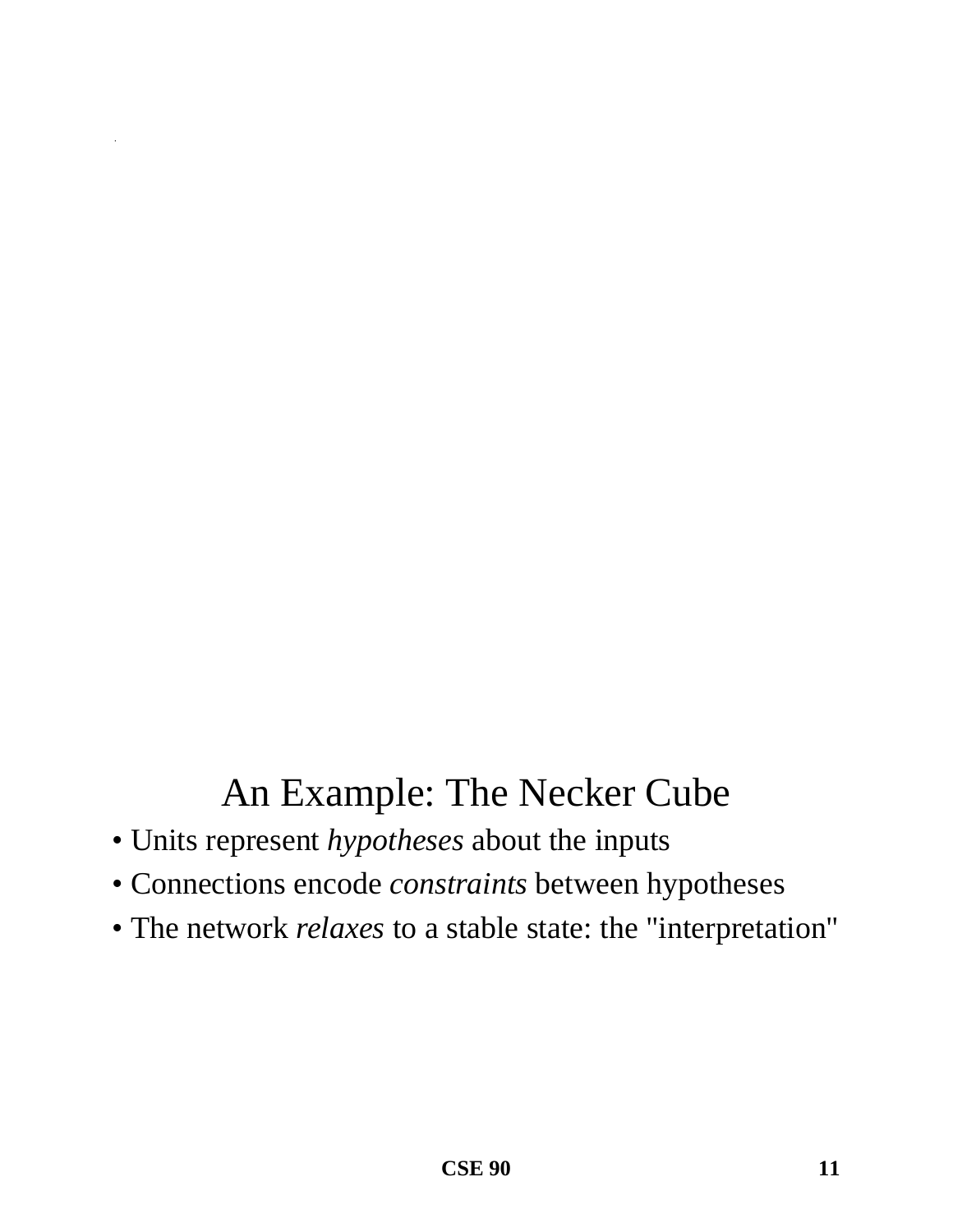# Learning

A bit of history:

Rosenblatt (1962) discovered the *perceptron convergence procedure*

• Guaranteed to learn anything computable

(by a two-layer perceptron)

• Unfortunately, not everything was computable (Minsky & Papert, 1969)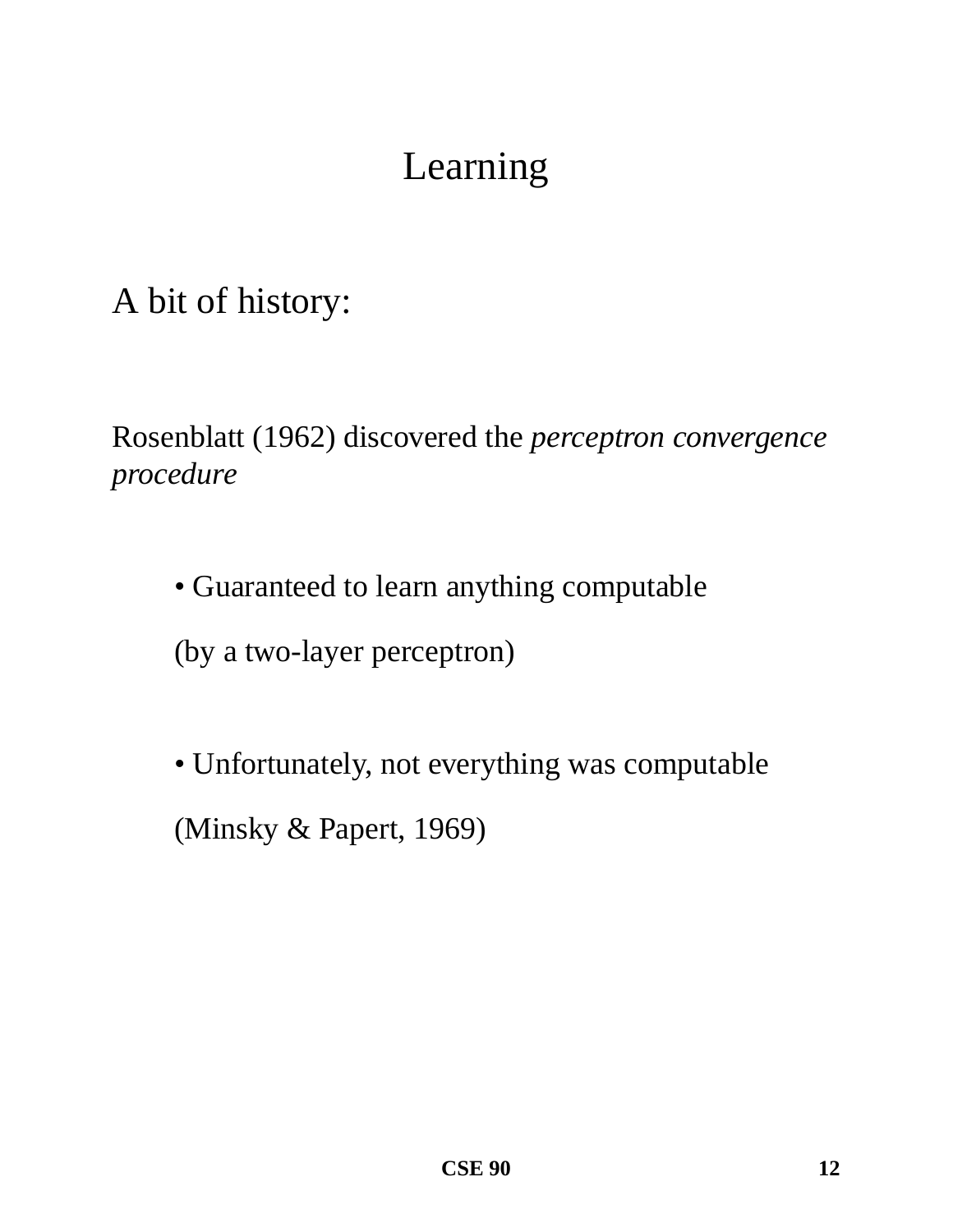# Learning

Rumelhart, Hinton and Williams (1985) have (re-)discovered a learning technique for multiple layered nets, called *back-propagation*.

Here's how it works:

• present an input, let activation propagate through the network

• give a *teaching signal* 

• propagate the error back through the network (hence the name *back propagation*)

• change the connections according to the error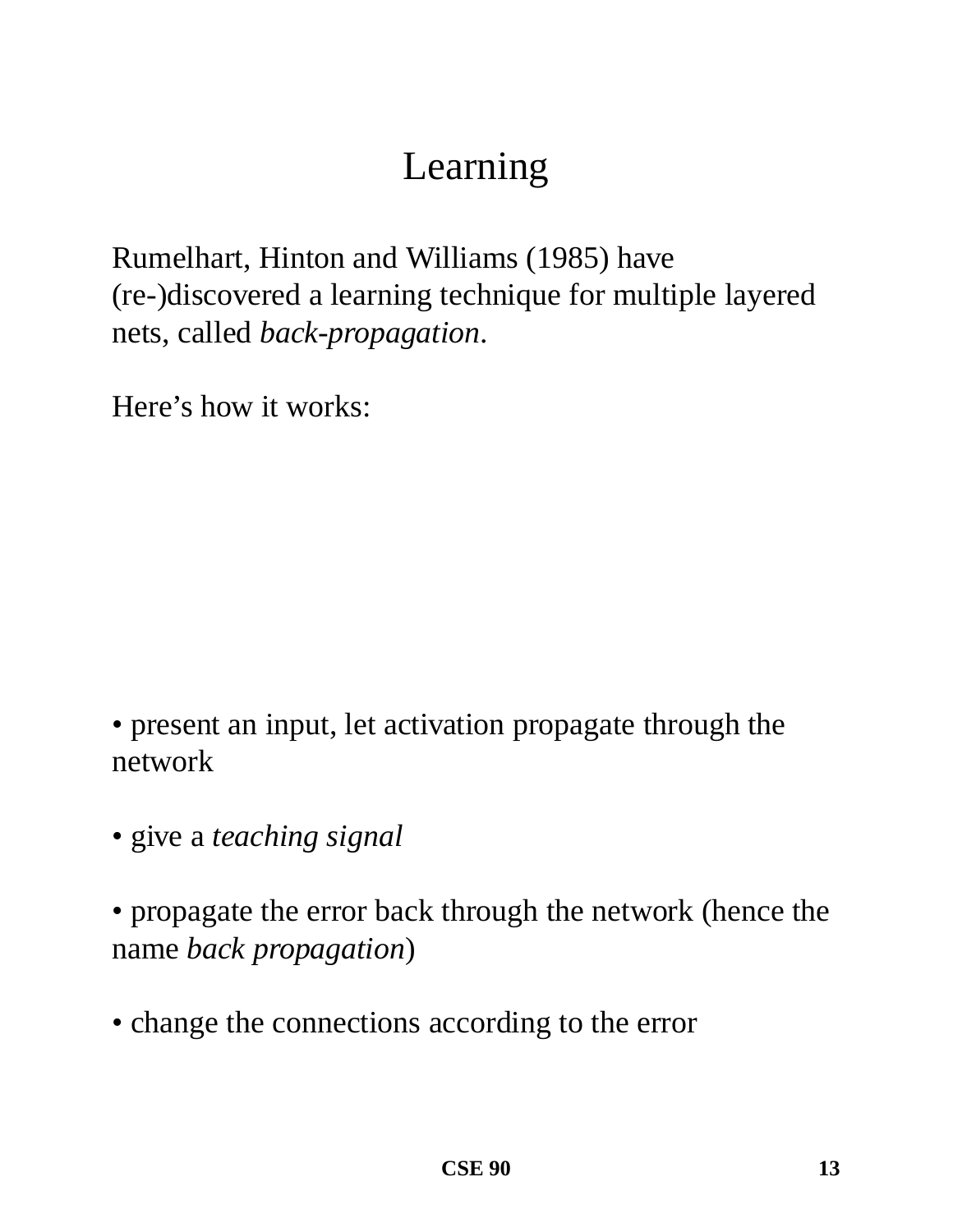# Learning

Networks using back-propagation have learned:

- exclusive-or
- to compress images

• to retrieve properties of animals and plants from partial descriptions

- to read aloud from text
- to recognize faces
- to recognize emotion in faces
- to drive a Chevy Van at 55 MPH
- to predict financial markets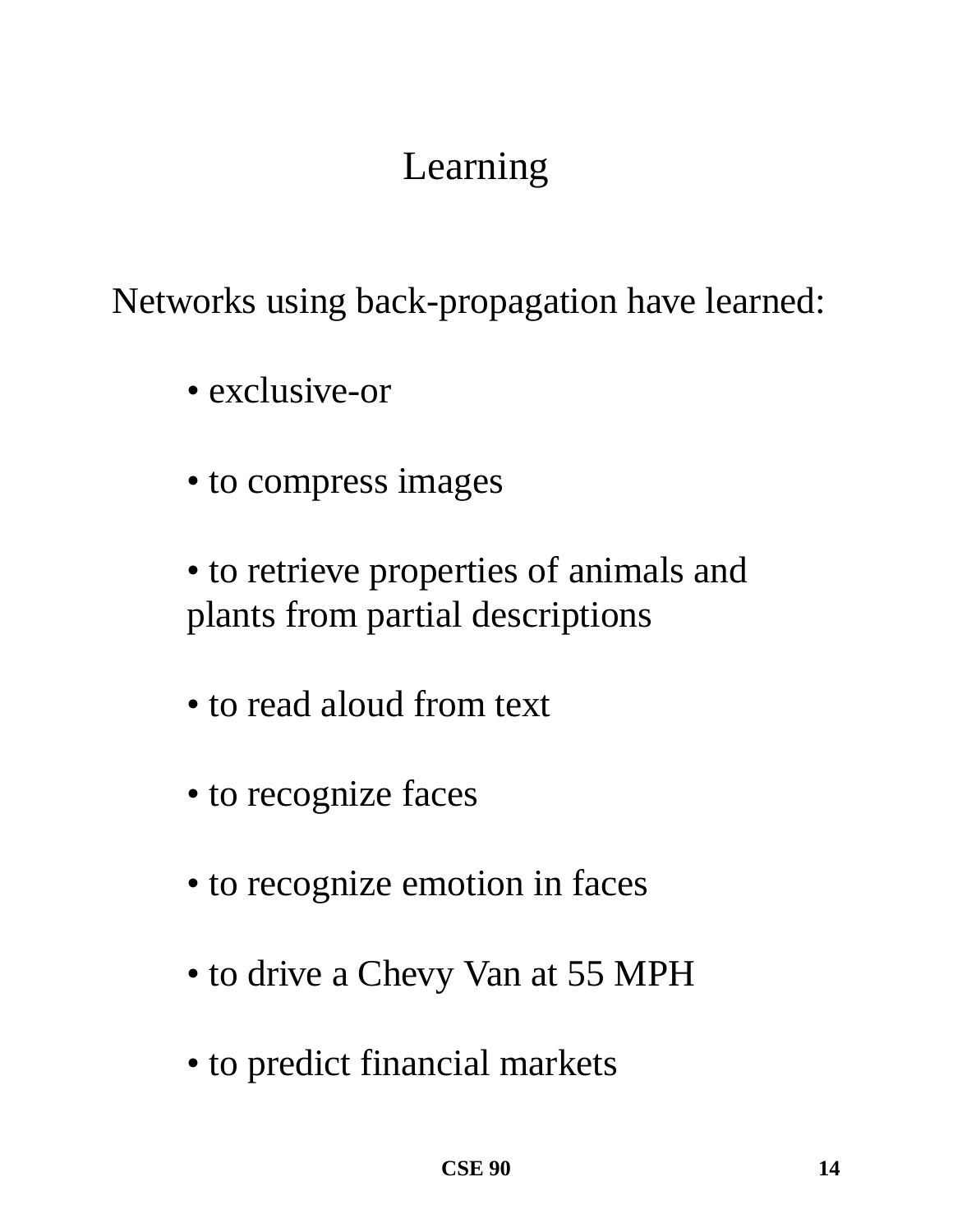• to detect credit card fraud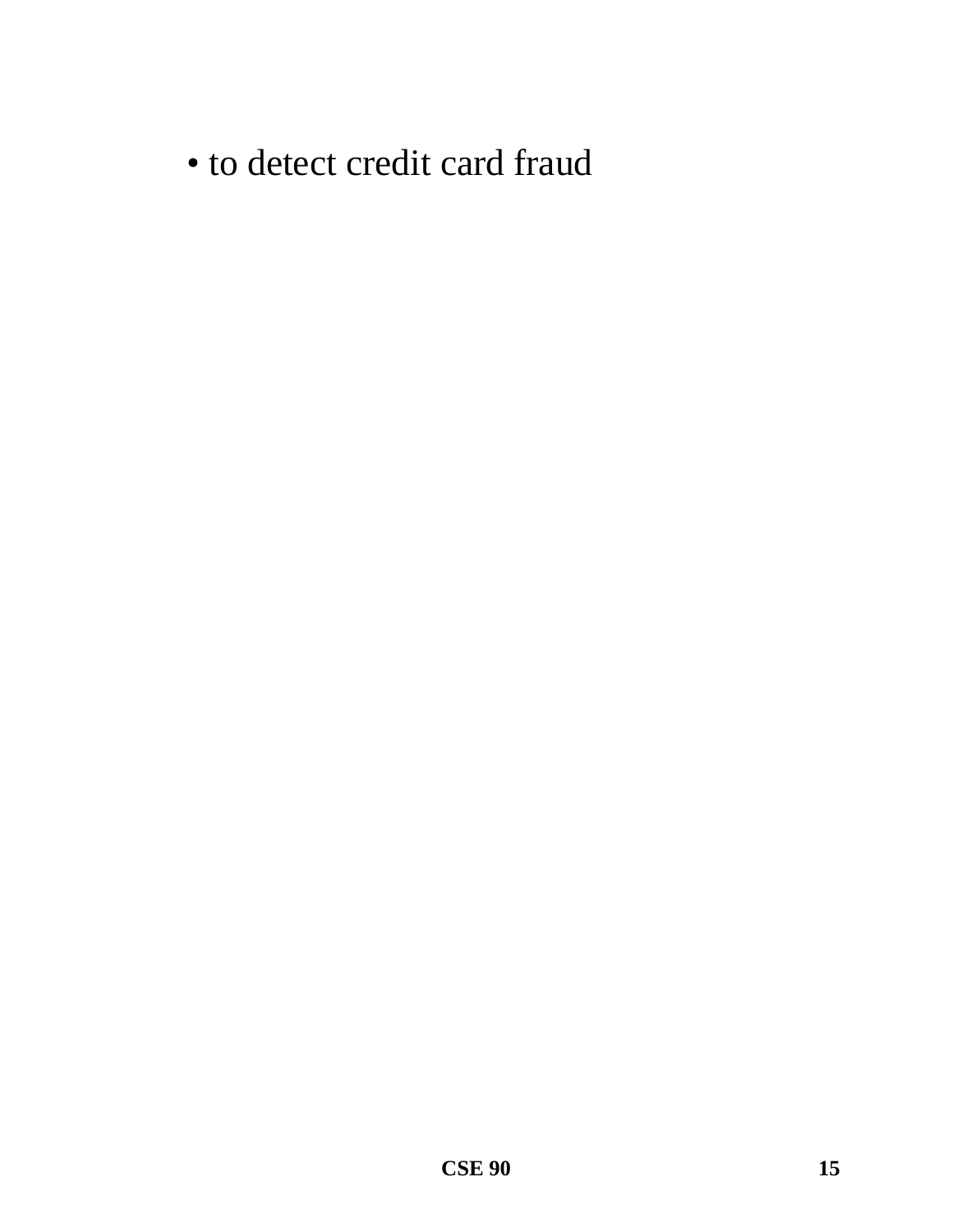## **NETtalk** (Terrence Sejnowski & Charles Rosenberg, 1986)

- 7 groups of input units for seven letters
- Job is to produce phoneme corresponding to middle letter
- output is fed to DECTALK speech synthesizer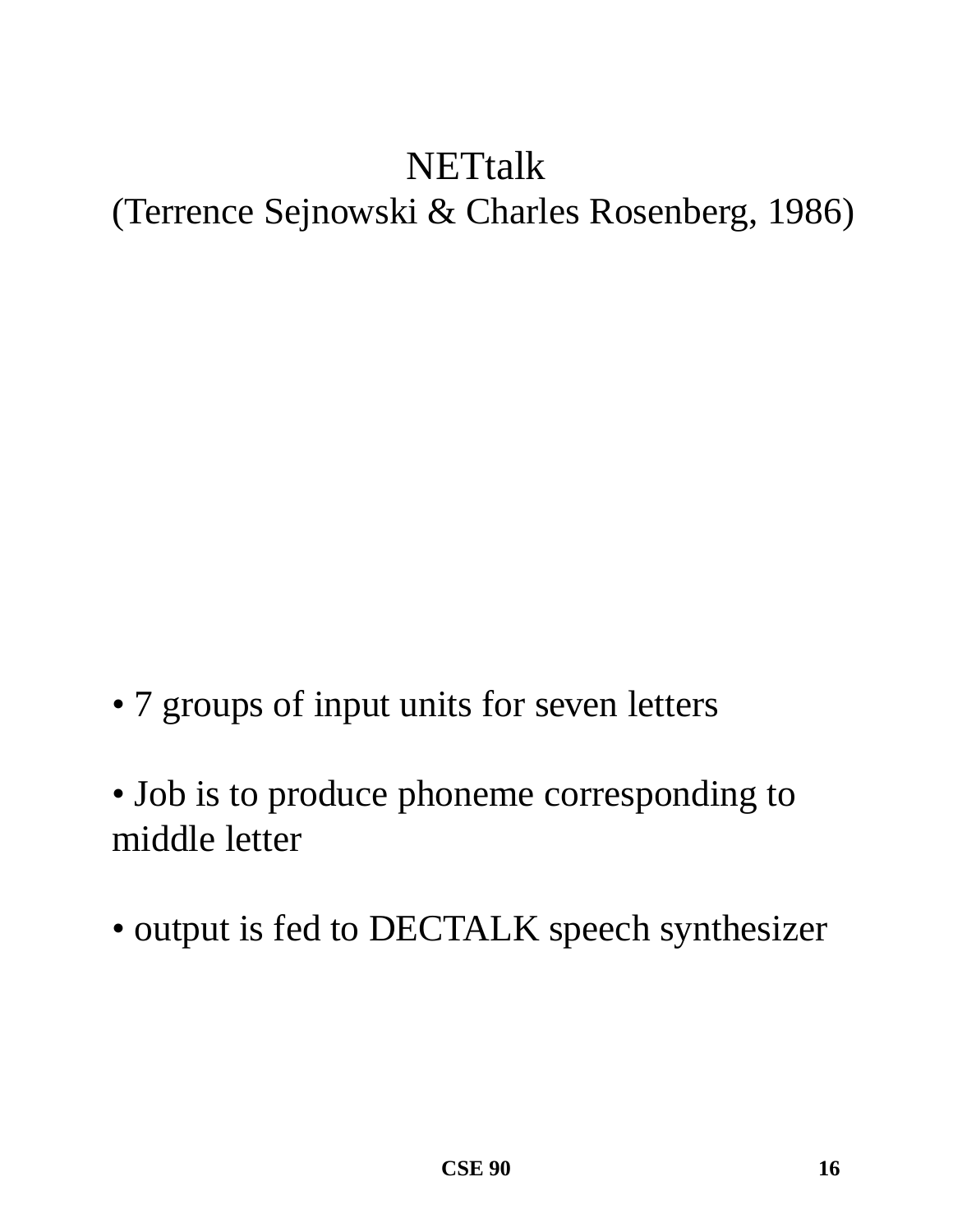## **NETtalk**

Training corpus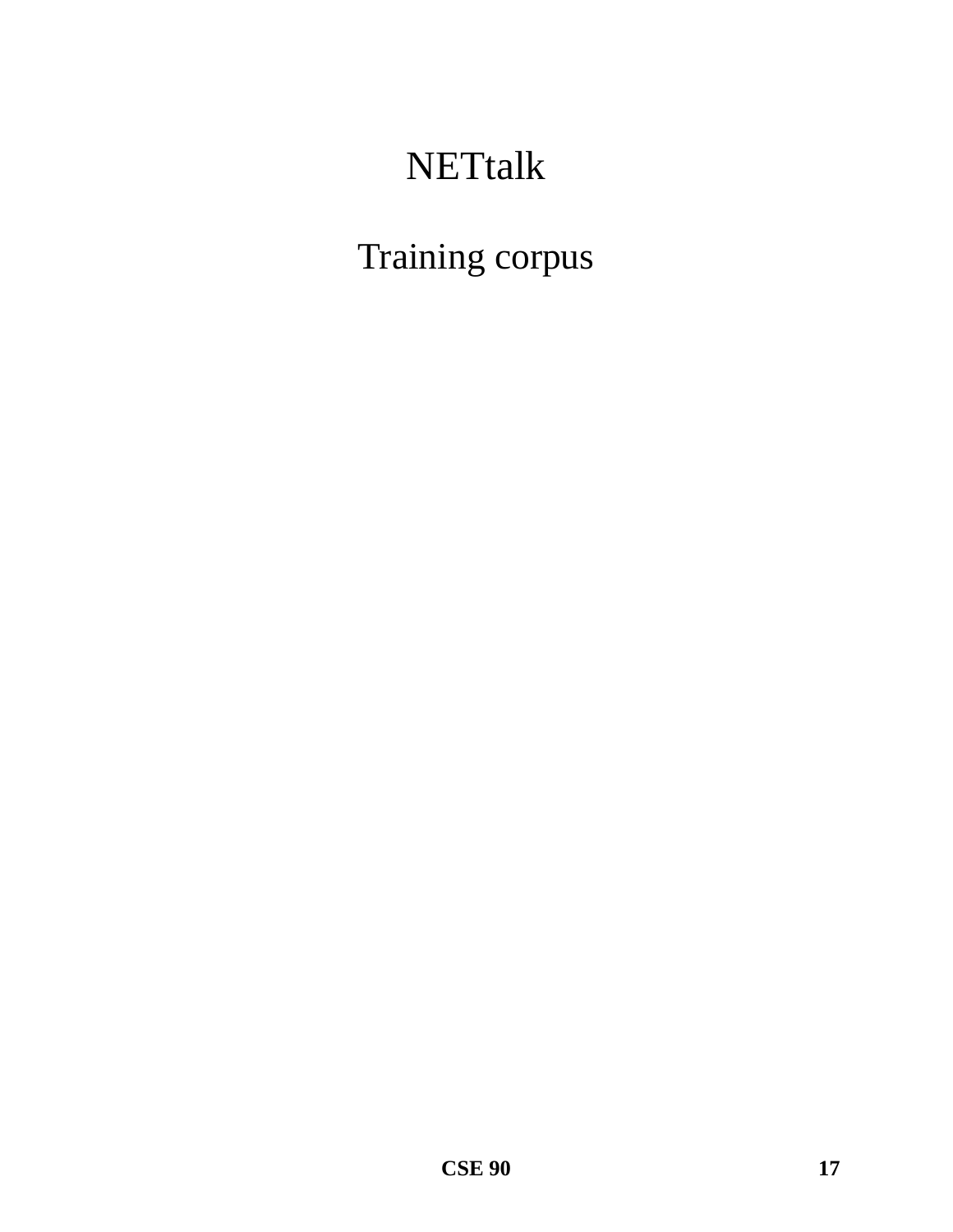Applications: Face and Emotion Recognition Recognizing faces is:

hard! (And recalling names is worse...)

Recognizing emotions is harder.

seems easy for us but:

easy to make mistakes

a lot of cortex is dedicated to it (˜10% of temporal cortex)

a subsystem: Prosopagnosia

Useful: Identifying criminals, political dissidents...

Computer Interfaces: feedback to adaptive systems

Nuclear plant operator monitoring - awake?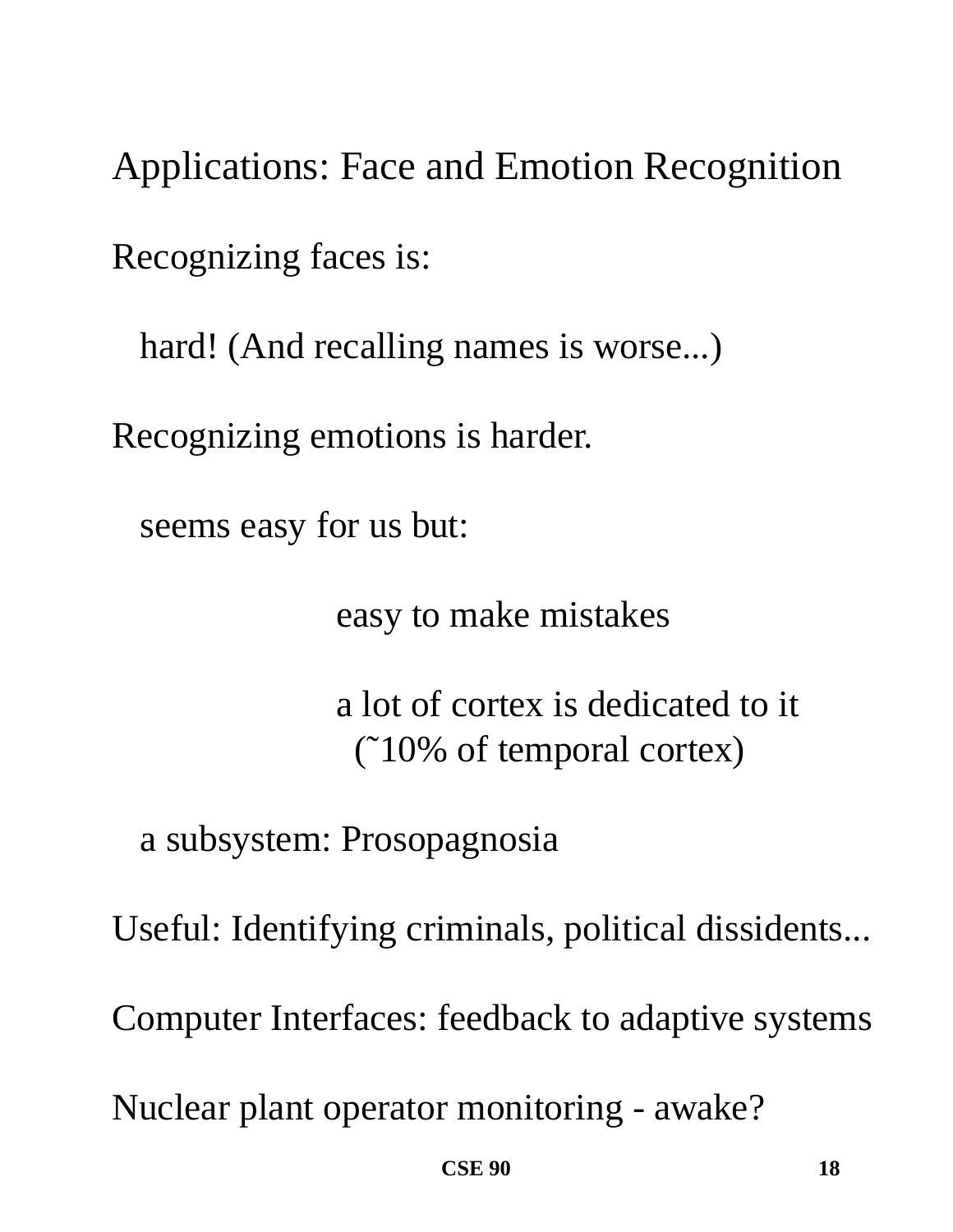### Applications: Face Recognition

The Network:

The left side network is an *auto-encoder*: It is trained to simply *reproduce* its input. The right hand network does classification using the features extracted by the left hand network.